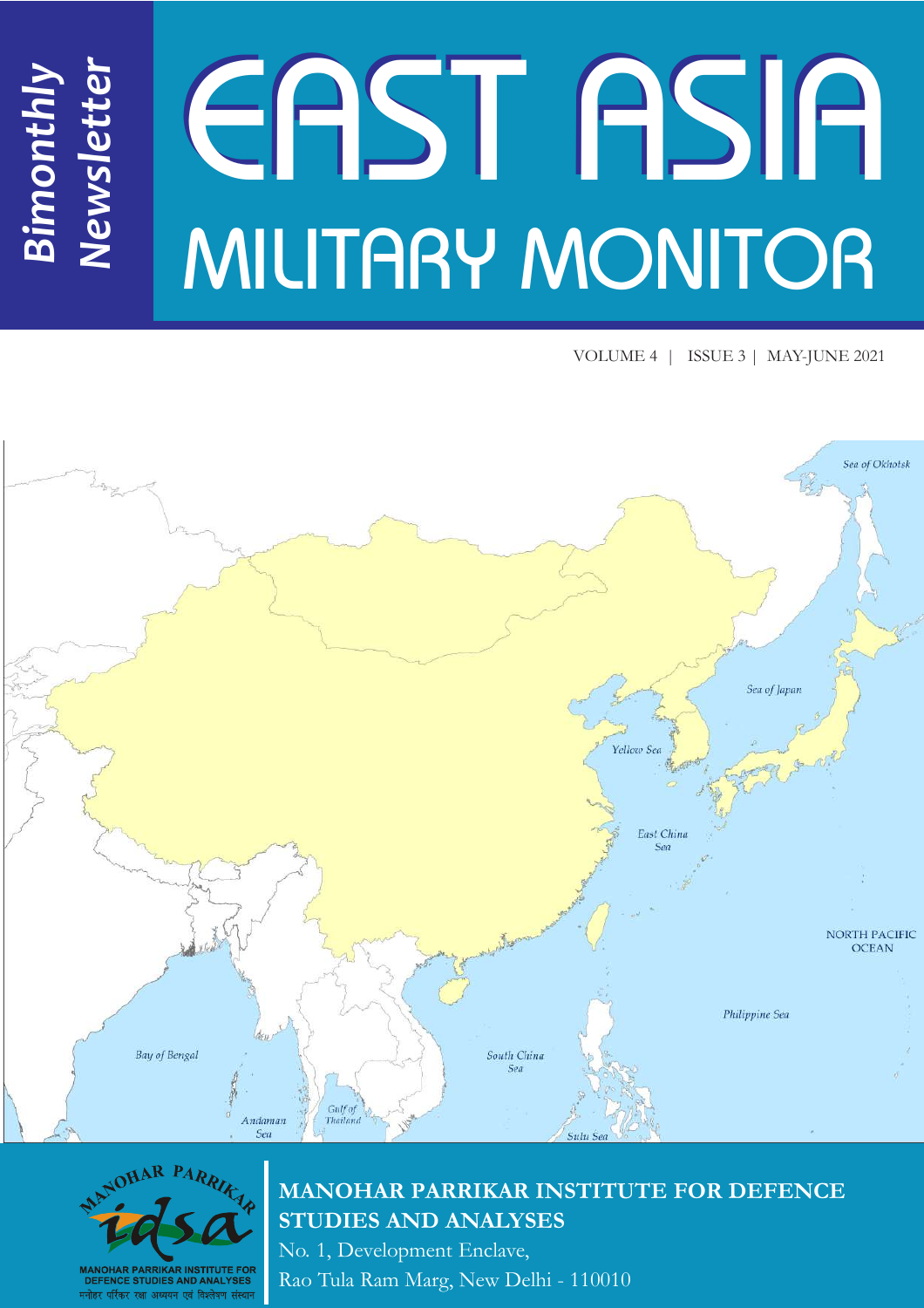# **CONTENTS**

#### **MAPPING EAST ASIA**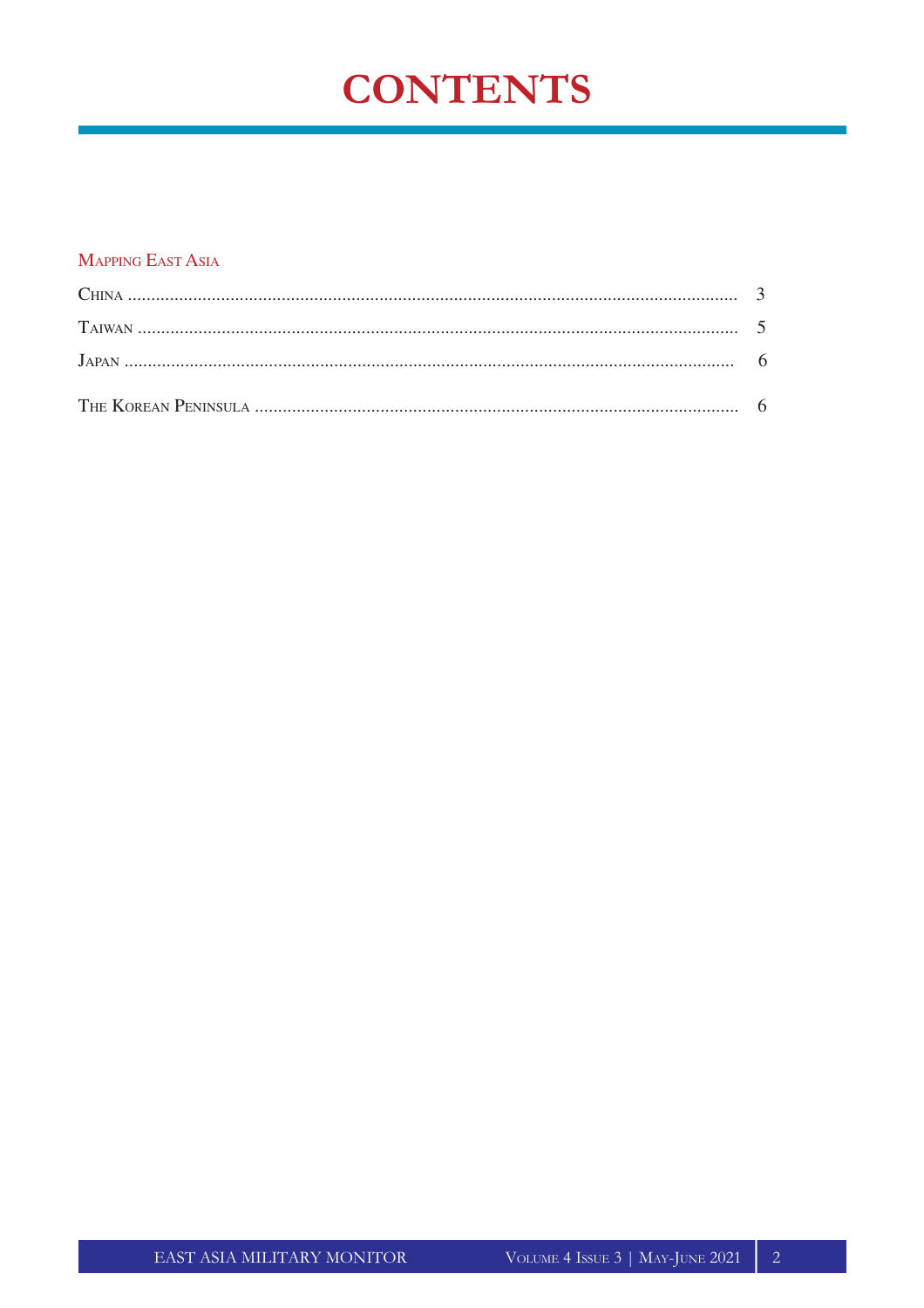# **CHINA**

#### **PLA Military Drills in May and June 2021**

An army aviation brigade under the PLA's Xinjiang Military Command carried out a live-fire exercise in the hinterland of the Karakoram Range at an altitude of nearly 5,000 metres. The courses include intercepting and destroying mock enemy reconnaissance aircraft with air-to-air missiles, destroying armoured targets on the ground with air-to-ground missiles, suppressing ground targets at close range with rockets and aircraft guns.<sup>1</sup>

Under the PLA's Northern Theatre Command, a multi-course drill in the waters of the Yellow Sea was held from May 17-20. The drill tested the troops' ability to perform submarine rescue missions and emergency treatments, where the application of multi-type submarine rescue equipment was the salient feature.<sup>2</sup> Meanwhile, a naval flotilla under the PLA Southern Theatre Command successfully completed a month-long open-sea training exercise, in the South China Sea, the Sulawesi Sea and the Western Pacific. During this exercise, warships comprising guided-missile frigates *Liuzhou* (Hull 573), *Suqian* (Hull 504), Jingmen (Hull 506) and the comprehensive supply ship *Weishanhu* (Hull 887), had participated.<sup>3</sup>

In June, the PLA's airborne troops carried out a drill on battlefield first-aid, in central China's Hubei Province, where several large transport planes and 60 military medics participated. According to the head of the PLA's airborne troops' hospital, since its establishment, its abilities of airborne landing in complex weather conditions, precise positioning and assembly, and mass casualty treatment has been continuously improving.<sup>4</sup>

The PLA's Hong Kong Garrison conducted a joint patrol drill on June 25, by deploying land, sea and air forces. The objective of the drill was to comprehensively test the troops' defence capabilities while focusing on joint search-andrescue, interception and verification, force projection, etc.<sup>5</sup>

#### **China Passes Law on the Protection and Rights of Military Personnel**

At the meeting of the  $29<sup>th</sup>$  session of the  $13<sup>th</sup>$ National People's Congress (NPC), a law that protects the dignity and rights of military personnel in China was approved. According to this law, no organization or individual may in any way slander or belittle the dignity of soldiers, insult or slander the honour of soldiers, and must not damage or defile the honours given to soldiers. Further, the

<sup>1</sup> "PLA helicopters conduct live-fire exercise at altitude of 5000 metres" *China Military*, May 28, 2021 at http:// english.chinamil.com.cn/view/2021-05/28/content\_10041113.htm (Accessed on June 7, 2021).

<sup>2</sup> "PLA Navy conducts large-scale joint submarine rescue drill", *China Military,* May 25, 2021 at http://english.chinamil.com.cn/ view/2021-05/25/content\_10039514.htm (Accessed on June 7, 2021).

<sup>3</sup> "PLA Navy organizes month-long open-sea training", *China Military*, June 7, 2021 at http://english.chinamil.com.cn/view/ 2021-06/07/content\_10045412.htm (Accessed on June 7, 2021).

<sup>4</sup> "PLA airborne troops carry out drill on battlefield first aid", *China Military,* June 15, 2021 at http://english.chinamil.com.cn/ view/2021-06/15/content\_10048852.htm (Accessed on June 8, 2021).

<sup>5</sup> "PLA Hong Kong Garrison organizes joint land-air sea patrol drill on June 25", *China Military*, June 21 2021 at http:// english.chinamil.com.cn/view/2021-06/28/content\_10055266.htm (Accessed on June 8, 2021.)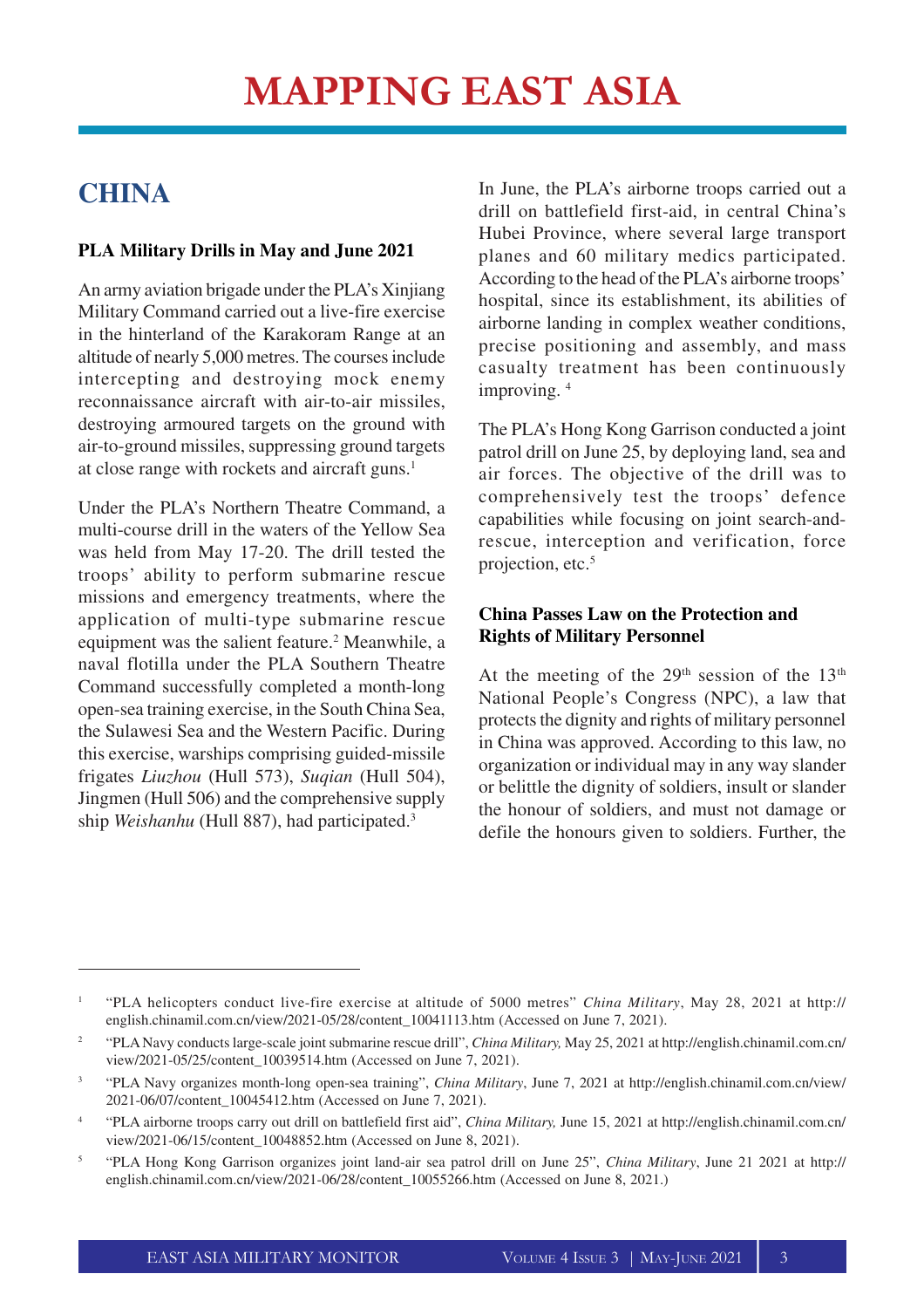law stipulates that honours obtained by a soldier shall be enjoyed for life, and shall not be revoked except for statutory reasons or through statutory procedures.<sup>6</sup> The new law on the protection of the status, rights and interests of military personnel will take effect on August 1.

#### **PLAAir Force Commissions J-20 Stealth Fighter Jets**

A batch of J-20s were commissioned to the Hero Aviation Group of the PLAAir Force on June 18. This new-generation stealth fighter jets were independently developed by China. Under the PLA Air Force, the hero aviation group is the No.1 aviation group, where in 2019, the China's Central Military Commission (CMC) have bestowed with the honorary title, "Pioneer Aviation Group in Strengthening the Military." Also, the firstgeneration pilots assigned to this group are credited with first records of air combats, dog fights, and night battles in the history of the PLAAir Force to resist US aggression and aid Korea, where they had shot down and stricken 92 enemy fighters in total<sup>7</sup>

#### **Chinese Defence Minister at 8th ASEAN Defence Ministers' Meeting-Plus and 9th Moscow Conference on International Security**

Chinese Defence Minister Gen. Wei Fenghe participated in the 8<sup>th</sup> Association of Southeast

Asian Nations (ASEAN) Defence Ministers' Meeting-Plus. At the meeting, Gen Wei emphasized the safeguarding of the international rule of law. He also assured China's commitment to safeguarding world peace, contributing to global development and maintaining international order and reiterated that the development of China's military is part of the growth of the world's peace forces.<sup>8</sup> The Chinese Defence Minister also attended the 9th Moscow Conference on International Security (MCIS-2021) between June 22-24, 2021. He underlined that China resolutely safeguards its core interests and strongly opposes acts that interfere in China's domestic affairs and damage China's interests.<sup>9</sup>

#### **White Paper on China's UN Peacekeeping Mission**

In the White Paper released by the China State Council Information Office in June 2021, China has sent more than 40,000 military personnel to participate in about 30 UN peacekeeping missions in several African and Middle Eastern countries.<sup>10</sup>

Since the time China began participating in UN peacekeeping operations in 1990, several accolades have been received for it. For instance, in May 2021, all 413 members of the eighth Chinese peacekeeping force to Mali were awarded the United Nations Peace Medal of Honor, in recognition of their outstanding contributions to

<sup>6</sup> "China passes law to protect status, rights of military personnel" *China Military,* June 11, 2021 at http://english.chinamil.com.cn/ view/2021-06/11/content\_10047516.htm (Accessed on June 21, 2021).

<sup>7</sup> "More J-20 fighter jets commissioned to PLAAir Force" *China Military*, June 21, 2021 at http://english.chinamil.com.cn/view/ 2021-06/21/content\_10050988.htm (Accessed on June 21, 2021).

<sup>8</sup> "8th ASEAN Defence Ministers' Meeting Plus held online." *China Military*, June 16, 2021 at http://english.chinamil.com.cn/ view/2021-06/16/content\_10049294.htm (Accessed on June 21, 2021).

<sup>9</sup> "Chinese defence minister attends Moscow Conference on International Security", *China Military,* June 24, 2021 at: http:// english.chinamil.com.cn/view/2021-06/24/content\_10052577.htm (Accessed on July 3, 2021)

<sup>&</sup>lt;sup>10</sup> "China participates in about 30 UN peacekeeping missions: White Paper", Xinhunet, June 24, 2021 at http://www.xinhuanet.com/ english/2021-06/24/c\_1310025344.htm (Accessed on July 3, 2021).

<sup>&</sup>lt;sup>11</sup> "413 Chinese peacekeepers to Mali awarded UN peace Medal of Honor", Ministry of National Defence of the People's Republic of China, May 29, 2021 at http://eng.mod.gov.cn/news/2021-05/29/content\_4886421.htm (Accessed on July 4, 2021).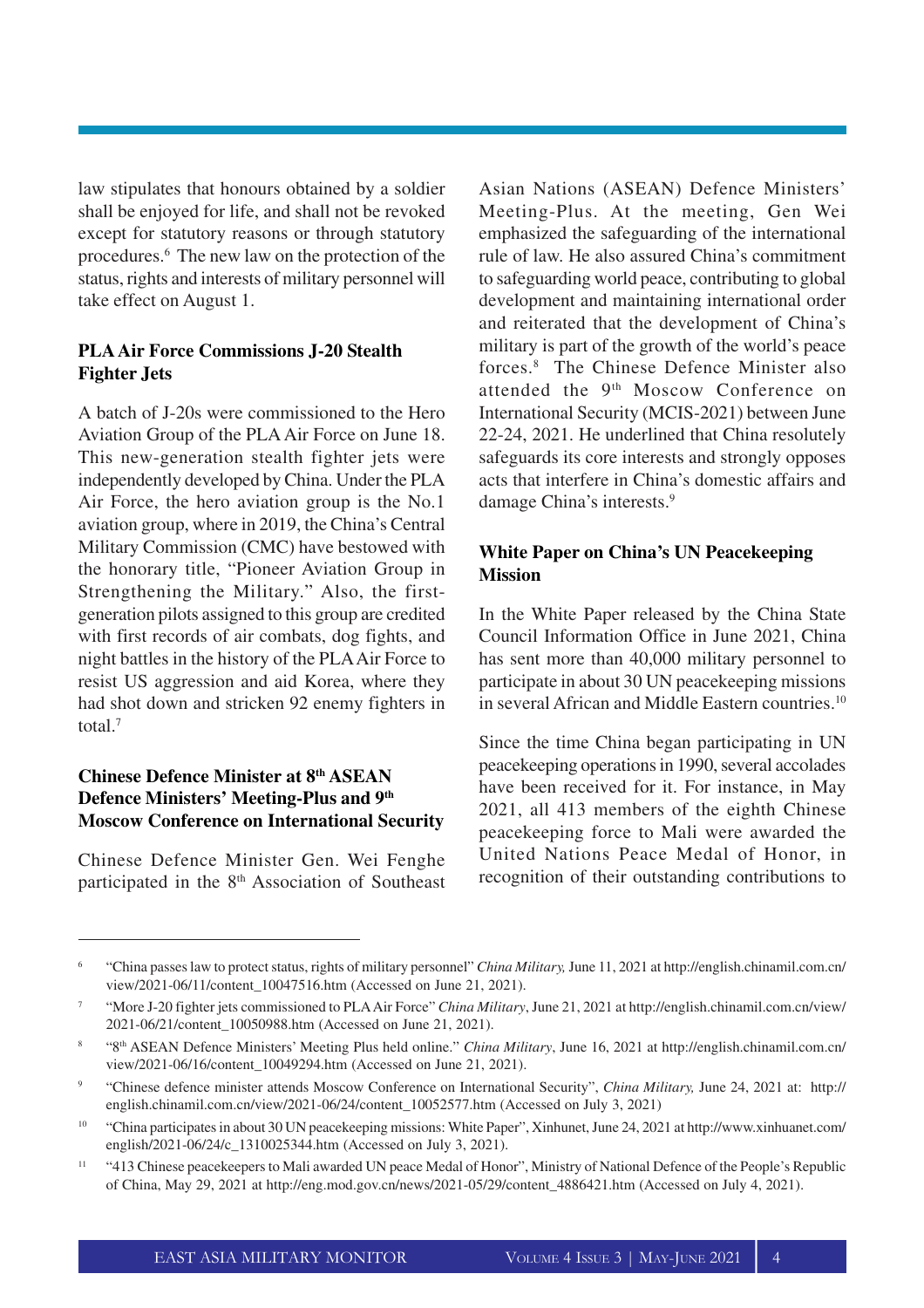peacekeeping operations.<sup>11</sup> Further, a total of 225 members of the 16th Chinese Peacekeeping Engineer Contingent to Darfur, Sudan, were awarded UN peace medals and commendations by the United Nations-African Union Mission in Darfur (UNAMID) on May 20, 2021.<sup>12</sup>

In the Middle East, ppeacekeepers of the 19th Chinese Peacekeeping Force to Lebanon carried out cultural exchange activities and donated supplies to two schools in southern Lebanon, wherein all 410 members were awarded UN peace medals.<sup>13</sup>

Presently, China ranks first among the permanent members of the UN Security Council in terms of the number of peacekeepers dispatched, and is the second-largest fund contributor to the UN's peacekeeping missions.

#### **Special Training Session for Chinese Peacekeeping Forces**

Under the Central Military Commission (CMC) of the Logistic Support Department, a special training session on vegetable farming was organised for the first time at Wuxi on June 16 for the troops that will be undertaking peacekeeping missions abroad. The objective of the training session was to enable the peacekeeping force to master vegetable cultivation technology and improve their scientific planting and management skills and the capability of emergency support of fresh vegetables during the peacekeeping mission period. It is believed that such initiation will play a positive role in guaranteeing the military, nonstaple food supply based on local conditions and enriching food variety for the peacekeeping troops abroad.<sup>14</sup>

## **TAIWAN**

#### **China condemns US Senators' visit to Taiwan on Military Plane**

Subsequent to a visit to Taipei by three US Senators: Tammy Duckworth, Dan Sullivan and Christopher Coons, in a C-17 US military aircraft on June 6, the Chinese government officials expressed strong opposition to the United States.<sup>15</sup> Wu Qian, spokesperson of Chinese defence ministry strongly criticized the visit as a 'political show', using the Taiwan issue to challenge the one-China principle, in an attempt to 'use Taiwan Island to contain China.' Further, Wu warned that "If anyone dares to separate Taiwan Island from China, the Chinese People's Liberation Army "will give it a head-on strike" and firmly defend national reunification and territorial integrity at all costs."<sup>16</sup>

#### **Presence of US Destroyer in Taiwan Strait infuriates China**

In June 2021, the sailing of *USS Curtis Wilbur* (DDG-54), through the Taiwan Strait infuriated

<sup>&</sup>lt;sup>12</sup> "16<sup>th</sup> Chinese peacekeepers to Sudan's Darfur awarded UN peace medals", Ministry of National Defence of the People's Republic of China, May 24, 2021 at http://eng.mod.gov.cn/news/2021-05/24/content\_4885972.htm (Accessed on July 4, 2021).

<sup>&</sup>lt;sup>13</sup> "Chinese peacekeepers to Lebanon awarded UN Peace Medal of Honor", Ministry of National Defence of the People's Republic of China, June 16, 2021 at http://eng.mod.gov.cn/news/2021-06/17/content\_4887540.htm (Accessed July 4, 2021).

<sup>&</sup>lt;sup>14</sup> "Chinese military organizes special production training for peacekeepers for first time", Ministry of National Defence of the People's Republic of China, June 21, 2021 at http://eng.mod.gov.cn/news/2021-06/21/content\_4887765.htm (Accessed on July 7, 2021).

<sup>15</sup> "China says US senators visiting Taiwan on military plane a 'vile provocation'", Reuters*,* June 8, 2021 at https://www.reuters.com/ world/china/china-denounces-vile-provocation-us-senators-taiwan-2021-06-08/ (Accessed on July 7, 2021).

<sup>&</sup>lt;sup>16</sup> "Very vicious political provocation' says defence ministry in response to US senators' visit to Taiwan Island by military plane", *Global Times,* June 8, 2021 at https://www.globaltimes.cn/page/202106/1225750.shtml (Accessed on July 7, 2021).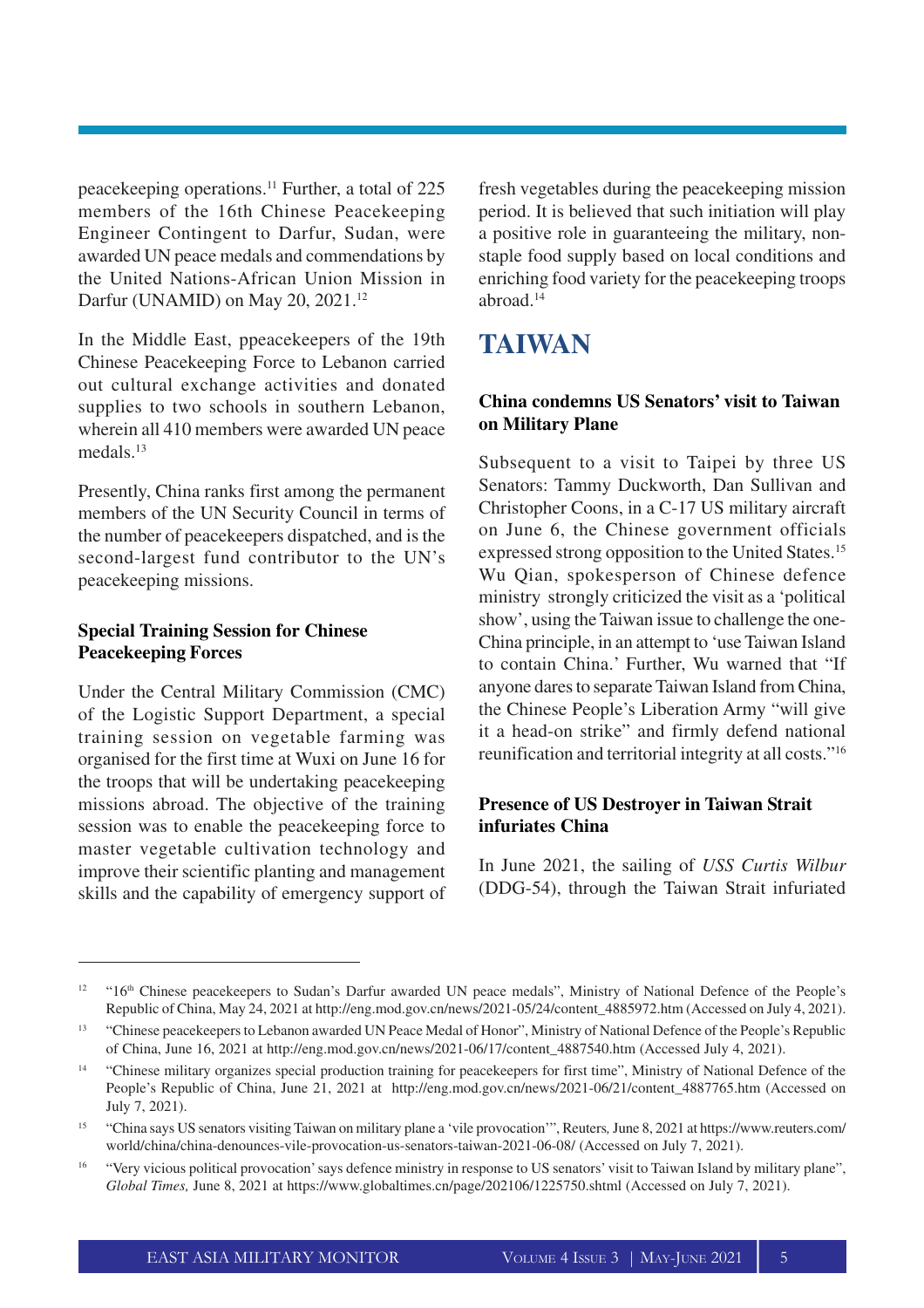China, which issued a statement. Senior Colonel Zhang Chunhui, the spokesperson for the Chinese PLA Eastern Theatre Command (ETC), in a written statement, declared that the US played the old trick to provoke trouble in the Taiwan Strait, deliberately disrupted and undermined the regional security situation, and jeopardized peace and stability across the Taiwan Strait, which fully manifested [the fact] that the US is the biggest troublemaker for regional security and "China is firmly opposed to that."<sup>17</sup>

Meanwhile, senior Colonel Ren Guoqiang, a spokesperson for China's Ministry of National Defence pointed out that China is firmly opposed to any form of official exchanges or military contacts between the US and Taiwan, any attempt by the US to use Taiwan to contain China, and any effort of Taiwan to act on US support and seek "Taiwan [ese] independence" by force. Further, Colonel Ren reminded the US to fully realize that China's development and growth cannot be stopped by anyone or any force. The US should abide by the one-China principle and the three China-US joint communiqués, and sever all military ties with Taiwan.<sup>18</sup>

## **JAPAN**

#### **South Korea Begins Annual Military Drills near Disputed Islands**

South Korea has begun its military exercises near the Dokdo Islands – referred to as the Takashima Islands by Japan. According to Yonhap News, a rumoured meeting on the sidelines of G-7 Cornwall

Summit between the leaders of countries was cancelled just a few days before the exercises started. The meeting is said to have been cancelled after the Japanese Prime Minister Yoshihide Suga objected to these annual drills. Ties between the two countries have severed in the past few months due to their long war-time history and the recent incident of the Tokyo 2020 Olympic Games organizers identifying the Islands as part of Japan on a map showing the route of the Olympic torch relay. South Korea also lodged a complaint with the International Olympic Committee (IOC) on this matter, which was dismissed.

# **KOREAN PENINSULA**

#### **US Lifts Missile Restrictions on South Korea**

On May 21, 2021, the US finally lifted the 42-yearold missile development restrictions on South Korea.

The restriction guidelines were first imposed in 1979 when South Korea looked to develop ballistic missiles by acquiring US technology and in return had agreed to limit the range of its missiles to 180 kilometres and a maximum payload of 500 kilograms. Since then, the guidelines were revised four times, as threats from North Korea became more frequent. South Korea can now develop ballistic missiles with a range beyond the Korean Peninsula.

North Korea has criticized this move, calling it a "stark reminder" of United States' hostile approach toward North Korea.

<sup>17</sup> "Chinese military denounces US Ddestroyer's provocation in Taiwan Strait", *China Military*, June 23, 2021 at http:// english.chinamil.com.cn/view/2021-06/23/content\_10052163.htm (Accessed on July 8, 2021).

<sup>&</sup>lt;sup>18</sup> "China urges US to stop official's exchange and military contact with Taiwan: Defence spokesperson", Ministry of National Defence of the People's Republic of China, June 24, 2021 at http://eng.mod.gov.cn/news/2021-06/24/content\_4888034.htm (Accessed on July 8, 2021).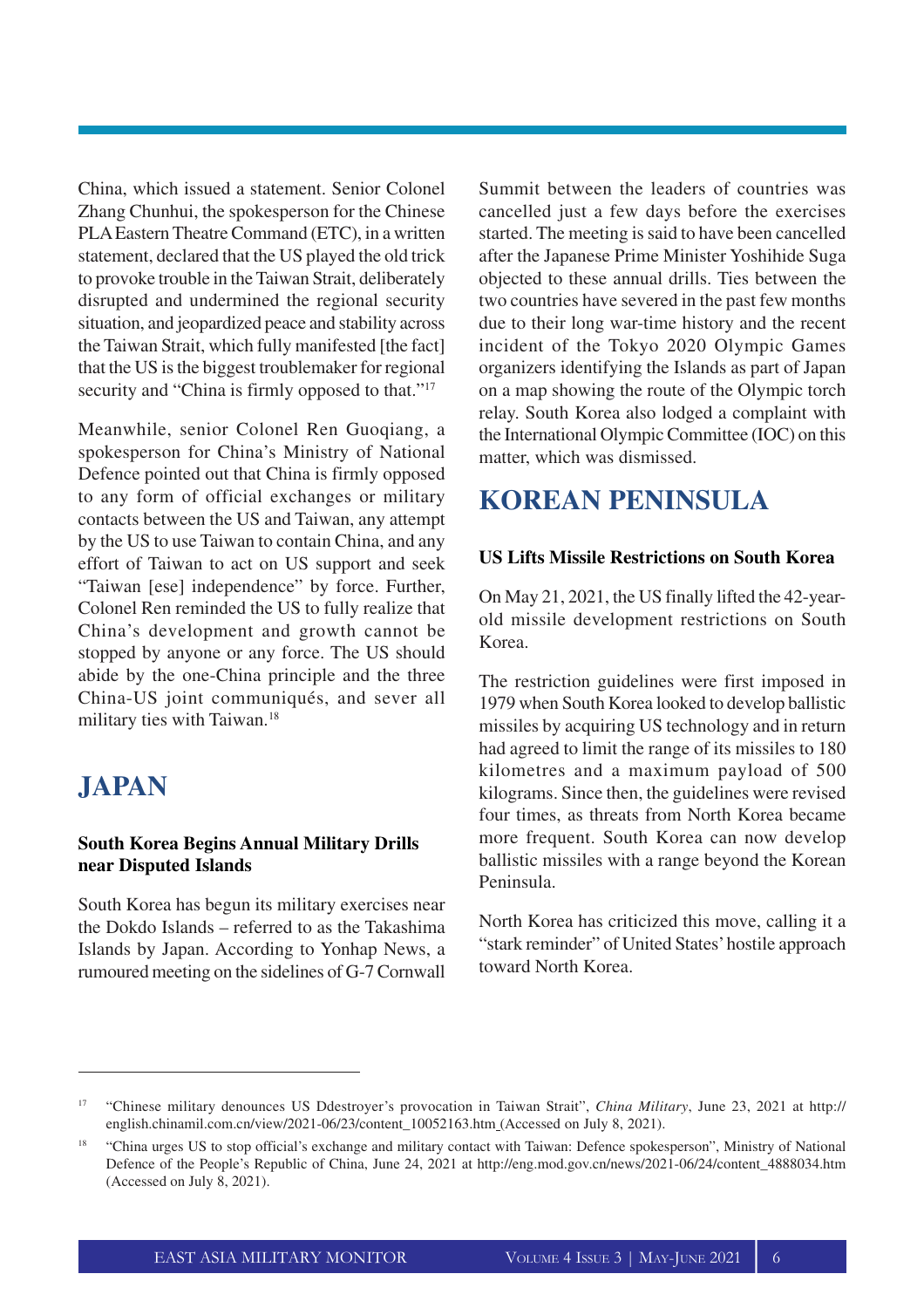#### **South Korea to Develop "Iron Dome" Style Defence System**

South Korea's defence procurement agency announced on June 28 that it has approved the plan to build an artillery interception system similar to Israel's "Iron Dome" to protect its national capital and other key facilities near the Seoul metropolitan area, from the long-range North Korean guns and rocket launchers.

The move can be perceived as a result of North Korea's military deployment around the demilitarized zone *(*DMZ). Various reports have stated that there are an estimated 10,000 artillery pieces including rocket launchers, stationed in the north of the DMZ, placing them within 60 miles of Seoul, where half of the country's population resides.

According to the Defence Acquisition Program Administration, the project is expected to be completed by 2035 at a cost of \$2.56 billion.

#### **South Korea Appoints New Air Force Chief**

South Korea's Ministry of National Defence has appointed Lt. Gen. Park In-Ho, a three-star Air Force General, as the new Air Force Chief. Lee Seong-Yong the incumbent, was relieved of his duties on June 10, within a week of his resignation. He resigned after the Ministry of National Defence was severely criticized for the death of a female master sergeant, who, according to her family, took her own life after being sexually abused by her male colleague. This is not a first incident of female abuse and suicide, as South Korean defence forces are often criticized for mistreating female employees and the matter is brushed under the carpet by senior officials.